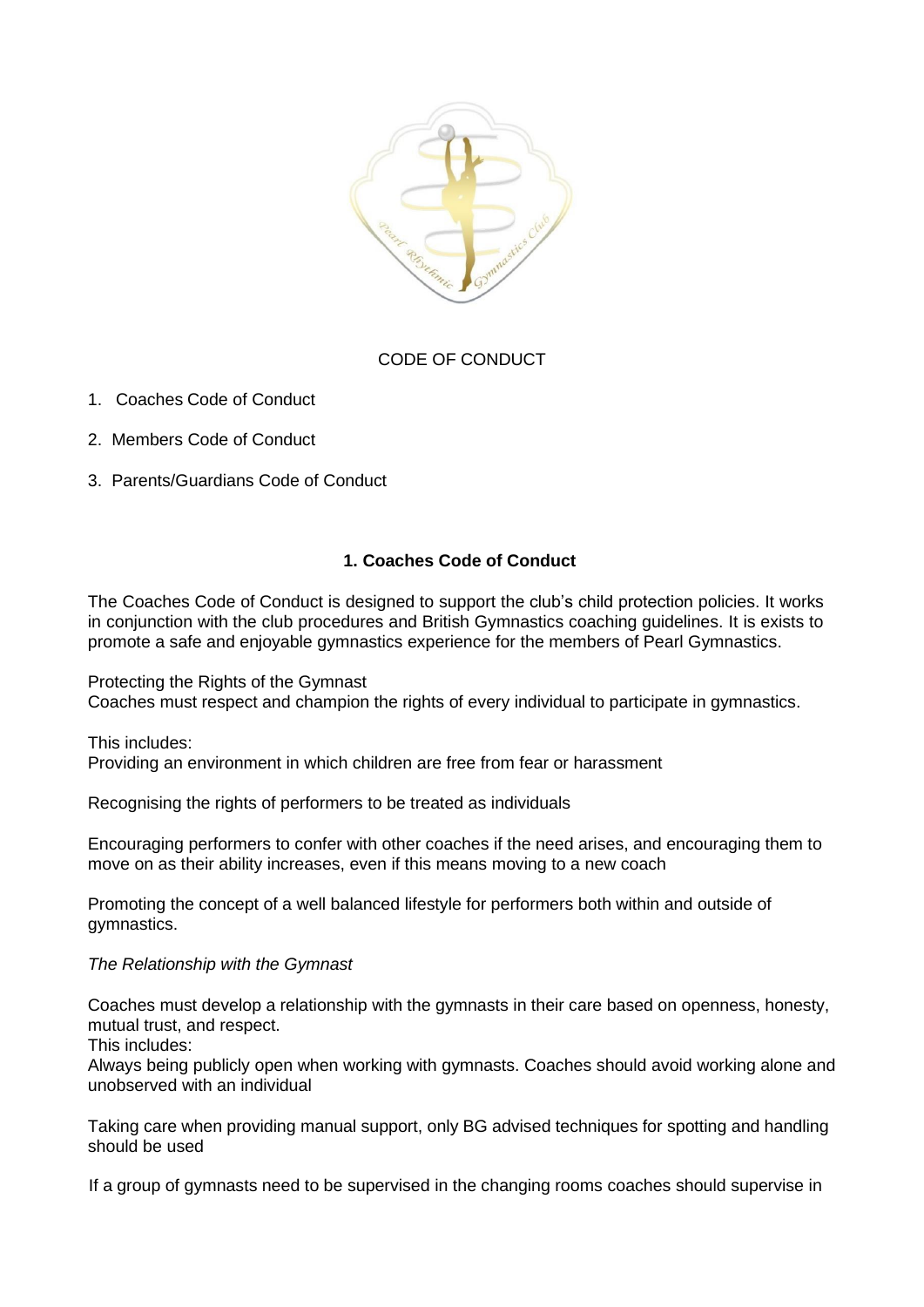#### pairs

Coaches should never take a gymnast home with them, or to any other secluded place

Similarly, coaches should avoid transporting gymnasts or, where the need arises, explicit permission from the parent/guardian should be sought and the coach should try to take more than one child, and where possible another adult

Never engaging in rough or sexually provocative games

Never making suggestive remarks to a member – even in fun

Doing things of a personal nature for a child that they can do for themselves including assisting them in changing rooms or toilets

Sharing a bedroom with an individual gymnast on overnight excursions – in this instance coaches should supervise in pairs where possible supervising groups of children

The coach should at all times be concerned for the safety, well-being, protection and future of the gymnast.

#### *Responsibilities – Personal Standards*

Coaches must demonstrate proper personal behaviour and conduct at all times.

This include:

Whilst representing the club, coaches should wear club uniform and be of a clean and tidy appearance

Coaches should maintain good time keeping

Coaches should give at least one week's notice if they are unable to attend a session due to other commitments. In this instance it is the coaches responsibility to help find a replacement coach for the session

Coaches should call the centre manager or head coach by 10am on the day of the class if they are unable to attend a session due to illness

Coaches should attend full training sessions including warm-up periods.

### *Responsibilities – Professional Standards*

To maximise benefits and minimise the risks to athletes, coaches must attain a high level of competence through qualifications and a commitment to ongoing training that ensures safe and correct practice.

This includes:

Coaches must not misrepresent their qualifications, affiliations or professional competence to the club, club members, or any form of the media

Coaches have a professional obligation to the gymnasts to treat all allegations or suspicions of abuse seriously and with the utmost discretion. The first point of contact for any matters relating to this is the club child protection and welfare officer. Alternatively, coaches should raise their concerns with their mentor or head coach

Coaches should not publicly criticise fellow coaches or other clubs in any branch of the media or to club members or parents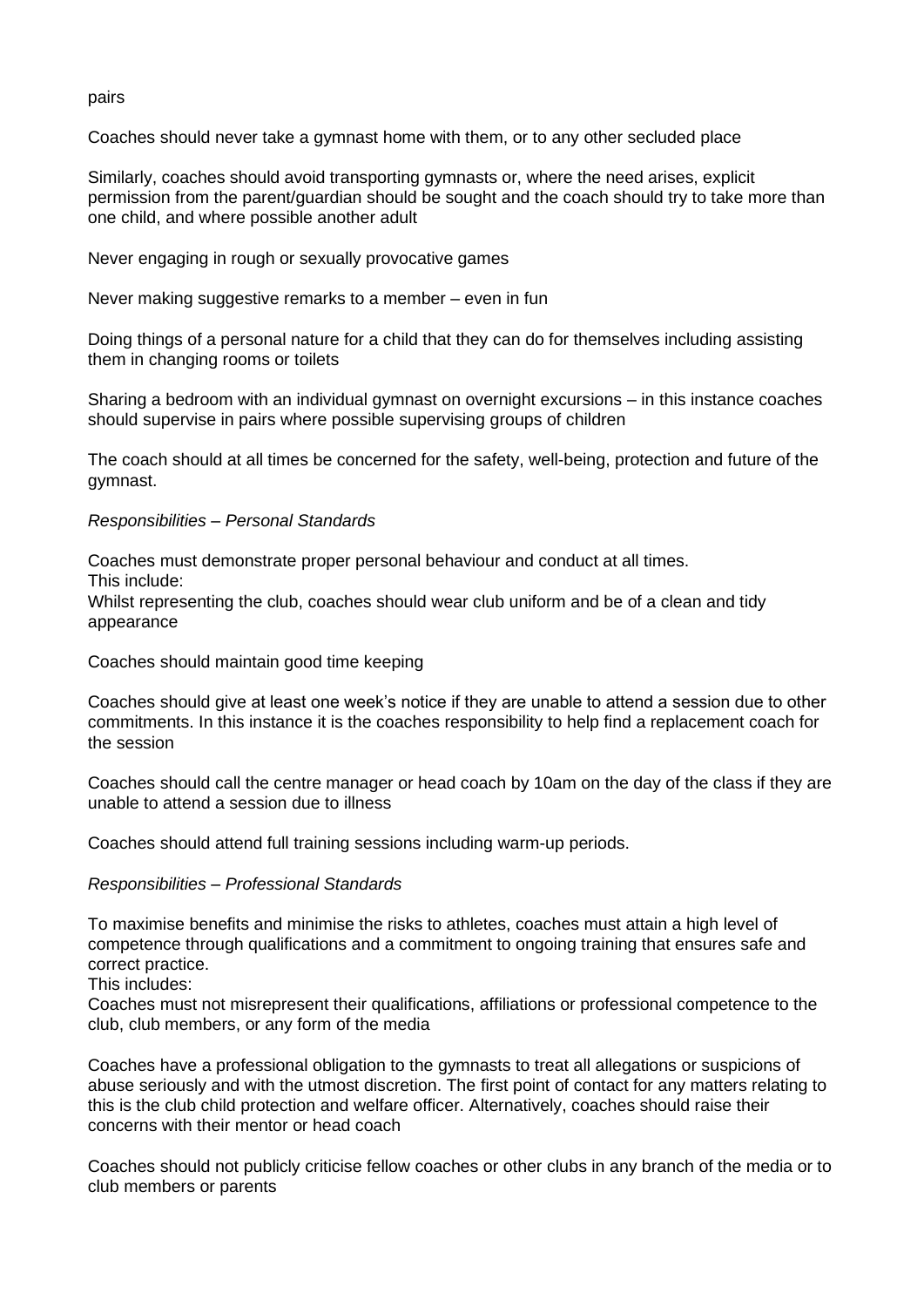Any conflict between coaches should take place in private, not in front of members. Any disagreements that cannot be satisfactorily resolved through discussion and compromise should be reported to the head coach at the first available opportunity

All matters concerning the business of the gym club should be kept confidential at all times

Coaches must not divulge any confidential information relating to a gymnast, member, or fellow coach to any third party without the explicit permission of that person or their parent/guardian

Coaches have an obligation to declare to the gymnastic club any other current coaching commitments. Coaches who become aware of any conflict affecting their obligation to the club must bring the situation to the attention of the club manager immediately

All coaches have a professional duty of care that includes a responsibility to ensure all equipment is safe to use, suitable for the purpose of the exercise and appropriate for the ability level of the gymnasts participating

The duty of care extends to include an obligation to record any health and safety issues in the health and safety book, and bring them to the attention of the health and safety officer immediately Coaches must discourage unsafe and inappropriate behaviour at all times, and are obliged to follow guidelines in the disciplinary policy when dealing with any incidents

If a coach enlists the help of an unqualified person during their session the coach has full responsibility for that person's actions during the session

For the comfort and safety of all coaches using the gym, equipment should be stored safely and in the appropriate places after every session.

### *Drugs, Alcohol & Criminal Convictions*

The use or possession of drugs or alcohol, or being under the influence of drugs or alcohol while on the premises is strictly prohibited, and person breaking this rule will be dismissed All coaches are required to complete a CRB disclosure form and present to the club manager a valid CRB certificate. If during the course of their employment any coach is convicted of a criminal offence they are obliged to report this to Chloe Carey immediately.

### **2. Members Code of Conduct**

Gymnasts are expected to:

- Arrive on time
- Dress suitably for their class
- Follow the instructions of the coach at all times
- Only use equipment when instructed to do so by a coach.
- Members must participate within the rules and respect coaches, judges and their decisions.
- Members must respect opponents and fellow club members.

• Members should keep to agreed timings for training and competitions or inform admin, or if they are going to be late.

• Members must pay any fees for training or events promptly.

• Members must not smoke, consume alcohol or take drugs of any kind whilst representing the club at competitions or other events.

• Members must inform the head coach of any injuries or illness they may have before the warmup begins.

- Members should not eat or chew gum during a session.
- Members must not use bad language.
- Members should remain with coaches at the end of a session until collected by their parent or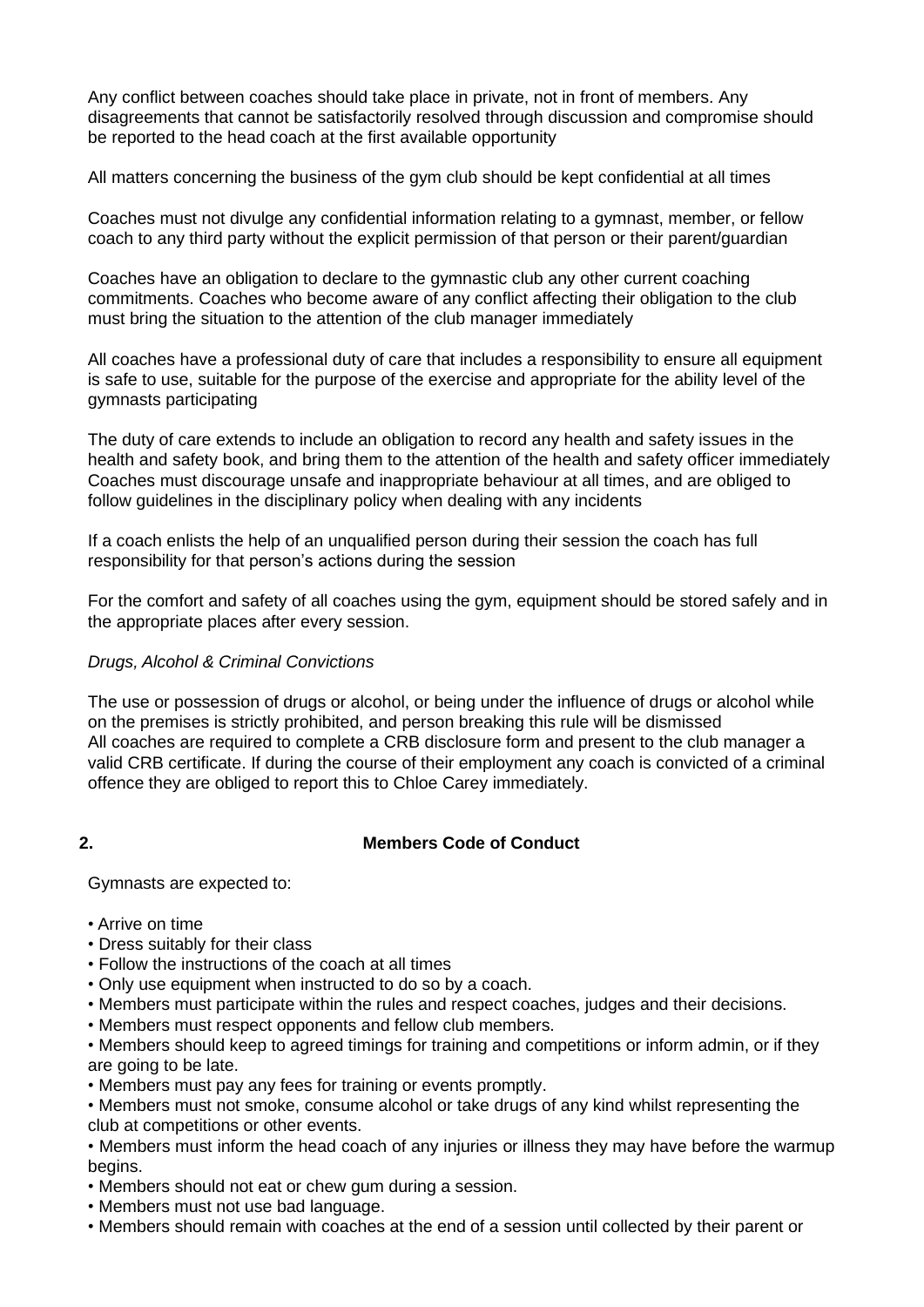guardian.

• Members must be a full member of the British Gymnastics Association, London Gymnastics Federation and LSA and hold valid insurance before participating in any classes. The dress code is:

- training leotard, fitted shorts, fitted top (or professional Club uniform)
- all long hair should be tied back and off the face
- no jewellery is to be worn in the gym

Members will lose their place if they fail to:

- attend training sessions on a regular basis without good reason and notification
- arrive on time
- conform with the dress code

• pay fees by the specified date (by direct debit or in advance of each month if not using this service)

- maintain a good standard of behaviour at all times
- follow the instructions of the coach at all times

The centre has a responsibility for the safety of its staff and clients and will not tolerate any aggression towards staff. All disciplinary matters or complaints should be directed to the director or centre manager.

# **3. Parents/Guardians Code of Conduct**

All Pearl Gymnastics members, parents and staff must adhere to the specific rules of the venues we runclasses in.

Our classes are now over subscribed in order to secure your child's place please insure that subscriptions are paid by due dates. If fees are not paid by the dead line the Club will assume the place for your child is no longer required. Any late payments that are accepted will incur a administration charge.

• Missed sessions are not refundable or transferable to other sessions or gymnasts.

• We do not have time to answer questions or have discussions re payment as your paying for your kids sessions its not fair on coaches, kids and parents. If you have any questions please contact our administrator after all sessions are finished.

• Please inform us in advance if your child will not be attending a session .

• Please ensure that your child has had a drink and been to the toilet before the session starts.

• Children progress better if parents do not distract them. It's dangerous to communicate with your child whilst training

• We do not feel it is appropriate for children under the age of FIVE to be left un attended at any time, for this reason please do not leave premises during the session time.

• We are recommending you to have a Club Uniform. (Leotards and other club

merchandise can be ordered via our Club Merchandise Officer).

• All gymnasts need to bring a water bottle to training. No fizzy juice or food is allowed in the gym.

• All long hair must be tied up and no jewellery is allowed. Anyone wearing earrings will be asked to remove them or cover them with tape or a plaster

• We are taking trimester payment only.

• If a child misses classes without warning for 2 weeks in advance or without official doctor confirmation (in case of illness), the fee is not returned.

• Please note, if you decide to leave us we require one month notice. Payment not refunded.

• Parents must ensure their child arrives on time for their session.

• Parents must deliver their child into the gym to ensure their child's coach is present and also collect them from the gym to ensure they are safely returned to a responsible adult at the end of a training session.